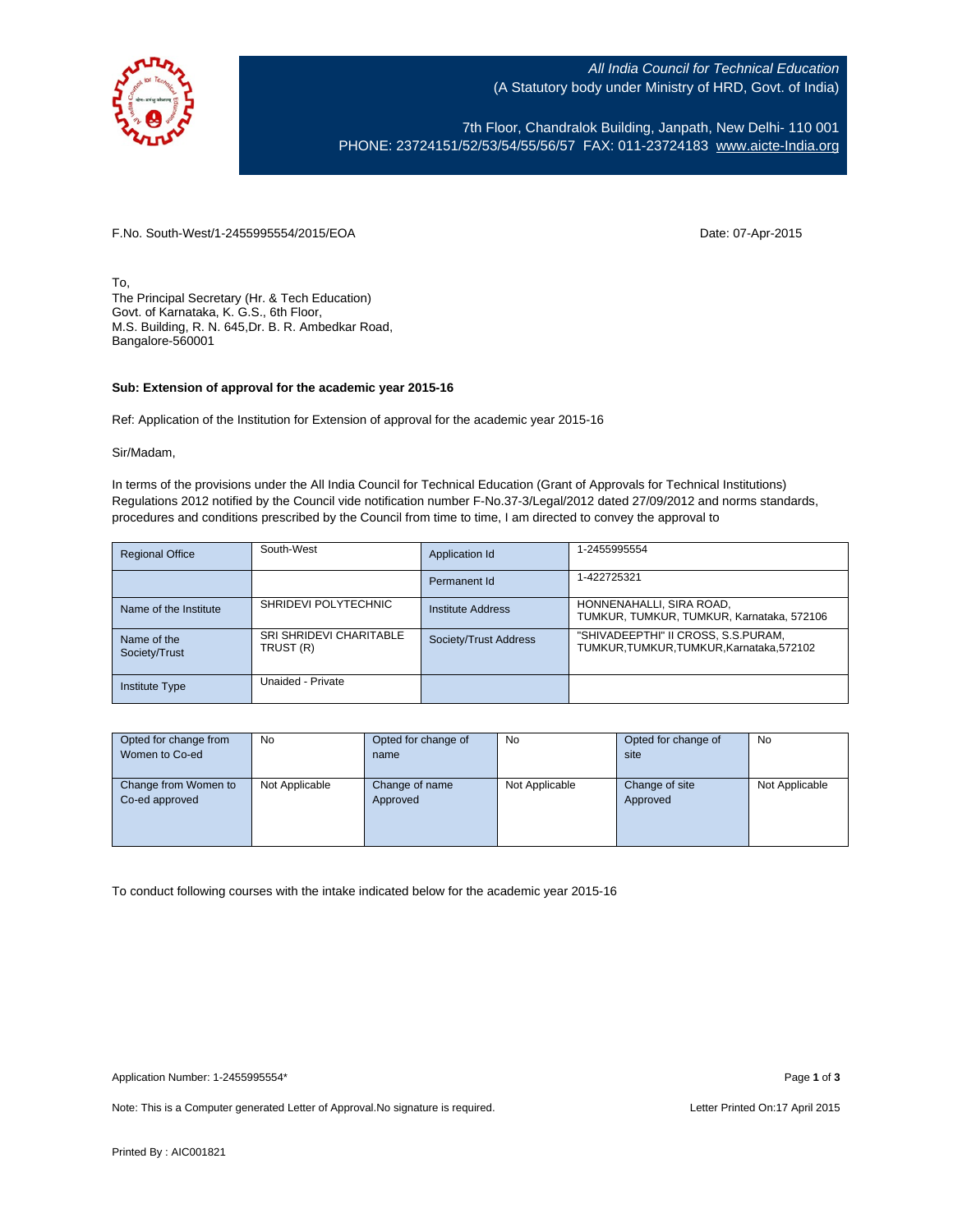

## All India Council for Technical Education (A Statutory body under Ministry of HRD, Govt. of India)

7th Floor, Chandralok Building, Janpath, New Delhi- 110 001 PHONE: 23724151/52/53/54/55/56/57 FAX: 011-23724183 [www.aicte-India.org](http://www.aicte-india.org/)

| Application Id: 1-2455995554                          |              | Course         |                                                                   | <b>Affiliating Body</b>    |                                                       |                |                              | Approval status     |                |                                          |
|-------------------------------------------------------|--------------|----------------|-------------------------------------------------------------------|----------------------------|-------------------------------------------------------|----------------|------------------------------|---------------------|----------------|------------------------------------------|
| Program                                               | <b>Shift</b> | Level          |                                                                   | Full/Part Time             |                                                       | Intake 2014-15 | Intake Approved for<br>15-16 | NRI Approval status | $\overline{P}$ | Foreign Collaboration<br>Approval status |
| <b>ENGINEERING</b><br><b>AND</b><br><b>TECHNOLOGY</b> | 1st<br>Shift | <b>DIPLOMA</b> | <b>CIVIL</b><br><b>ENGINEERING</b>                                | <b>FULL</b><br><b>TIME</b> | Department of<br>Technical<br>Education,<br>Bangalore | 120            | 120                          | NA                  | NA             | <b>NA</b>                                |
| <b>ENGINEERING</b><br><b>AND</b><br><b>TECHNOLOGY</b> | 1st<br>Shift | <b>DIPLOMA</b> | <b>COMPUTER</b><br><b>SCIENCE AND</b><br><b>ENGINEERING</b>       | <b>FULL</b><br><b>TIME</b> | Department of<br>Technical<br>Education,<br>Bangalore | 60             | 60                           | NA                  | NA             | <b>NA</b>                                |
| <b>ENGINEERING</b><br><b>AND</b><br><b>TECHNOLOGY</b> | 1st<br>Shift | <b>DIPLOMA</b> | <b>ELECTRICAL AND</b><br><b>ELECTRONICS</b><br><b>ENGINEERING</b> | <b>FULL</b><br><b>TIME</b> | Department of<br>Technical<br>Education,<br>Bangalore | 60             | 60                           | $\overline{NA}$     | NA             | <b>NA</b>                                |
| <b>ENGINEERING</b><br><b>AND</b><br><b>TECHNOLOGY</b> | 1st<br>Shift | <b>DIPLOMA</b> | <b>ELECTRONICS &amp;</b><br><b>COMMUNICATION</b><br><b>ENGG</b>   | <b>FULL</b><br><b>TIME</b> | Department of<br>Technical<br>Education,<br>Bangalore | 60             | 60                           | NA                  | NA             | <b>NA</b>                                |
| <b>ENGINEERING</b><br><b>AND</b><br><b>TECHNOLOGY</b> | 1st<br>Shift | <b>DIPLOMA</b> | <b>MECHANICAL</b><br><b>ENGINEERING</b>                           | <b>FULL</b><br><b>TIME</b> | Department of<br>Technical<br>Education,<br>Bangalore | 120            | 120                          | <b>NA</b>           | NA             | <b>NA</b>                                |
| <b>ENGINEERING</b><br><b>AND</b><br><b>TECHNOLOGY</b> | 1st<br>Shift | <b>DIPLOMA</b> | <b>MECHATRONICS</b>                                               | <b>FULL</b><br><b>TIME</b> | Department of<br>Technical<br>Education,<br>Bangalore | 60             | 60                           | NA                  | NA             | <b>NA</b>                                |

Note: Validity of the course details may be verified at www.aicte-india.org>departments>approvals

The above mentioned approval is subject to the condition that SHRIDEVI POLYTECHNIC shall follow and adhere to the Regulations, guidelines and directions issued by AICTE from time to time and the undertaking / affidavit given by the institution along with the application submitted by the institution on portal.

In case of any differences in content in this Computer generated Extension of Approval Letter, the content/information as approved by the Executive Council / General Council as available on the record of AICTE shall be final and binding.

Note: This is a Computer generated Letter of Approval. No signature is required. Letter Printed On:17 April 2015